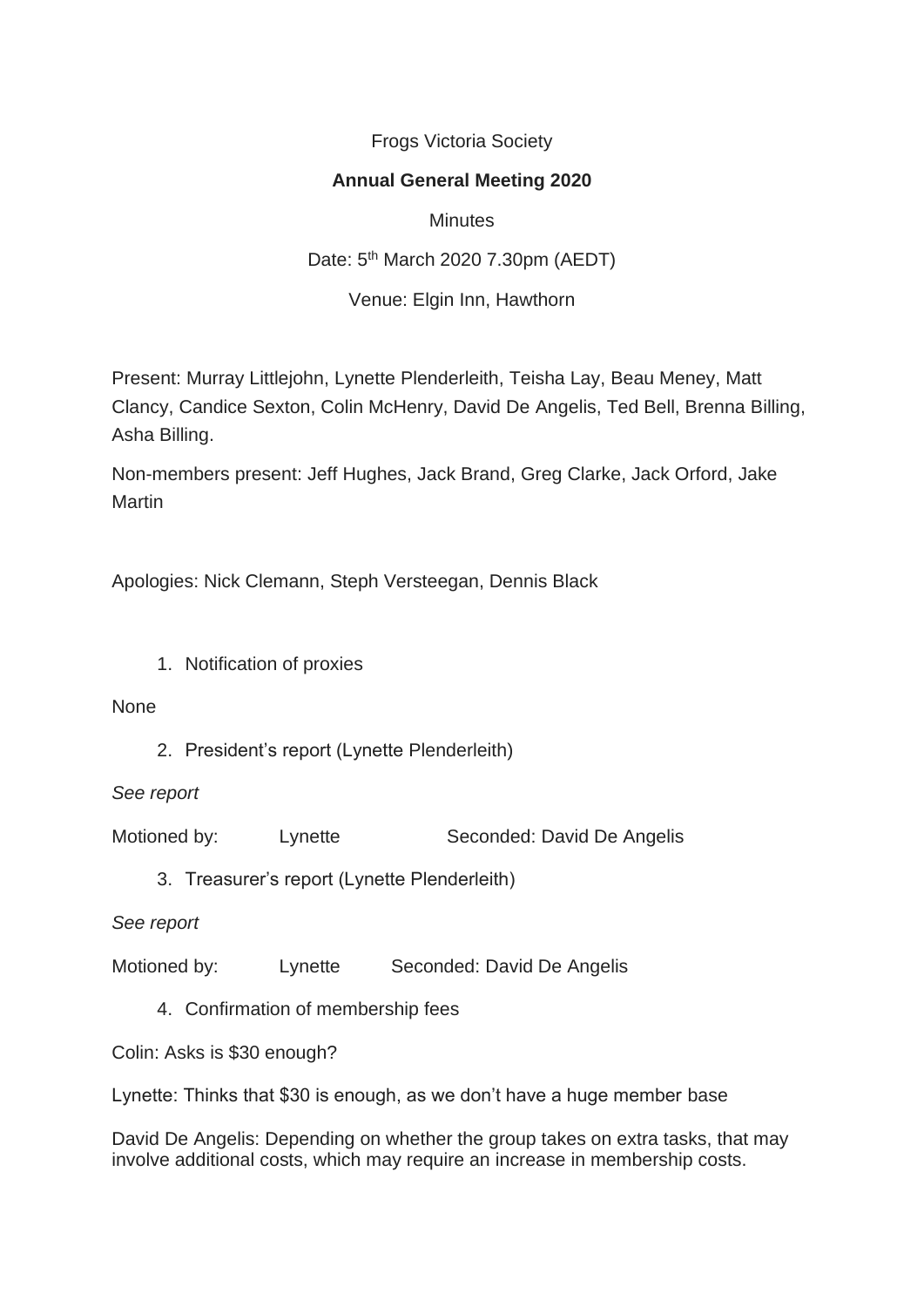Lynette: Currently have \$150. If we expand and hold events that require a fee, we could charge an event-specific fee as necessary. Members could get a discount which increases member value. Not sure it's ethical to charge more without specific purpose.

Jeff: Do we get charged for venue hire?

Lynette: Current venue does not cost anything. Some venues have charged a fee for equipment. Operate on minimal cost which incudes low venue fees or no fee at all.

Speaker gets meal and beverage each event, so spending is minimal.

Motion: leave at current membership rate.

Motioned by: David De Angelis Seconded: Teisha Lay

5. Potential appointment of Events Secretary or subcommittee

Lynette explains procedure of obtaining speakers, find venues, liaise with presenter, update members, advertising event, book venue etc.

Events Coordinator/Secretary or subcommittee needed.

Motioned by: Lynette Plenderleith Seconded: Teisha Lay

Teisha and Colin discussed role. Events coordinator should be a committee member.

Motion: Elect an events coordinator that is separate from the committee, but can have the option to attend meetings as and when necessary.

Motioned by: Lynette Plenderleith Seconded: David De Angelis

6. Declaration of offices empty, nomination of Committee members

7. Election of Committee members

**President** nominations: Lynette Plenderleith

Appointed: Lynette Plenderleith

**Vice President** nominations: Nick Clemann

Appointed: Nick Clemann

**Secretary** nominations: Colin McHenry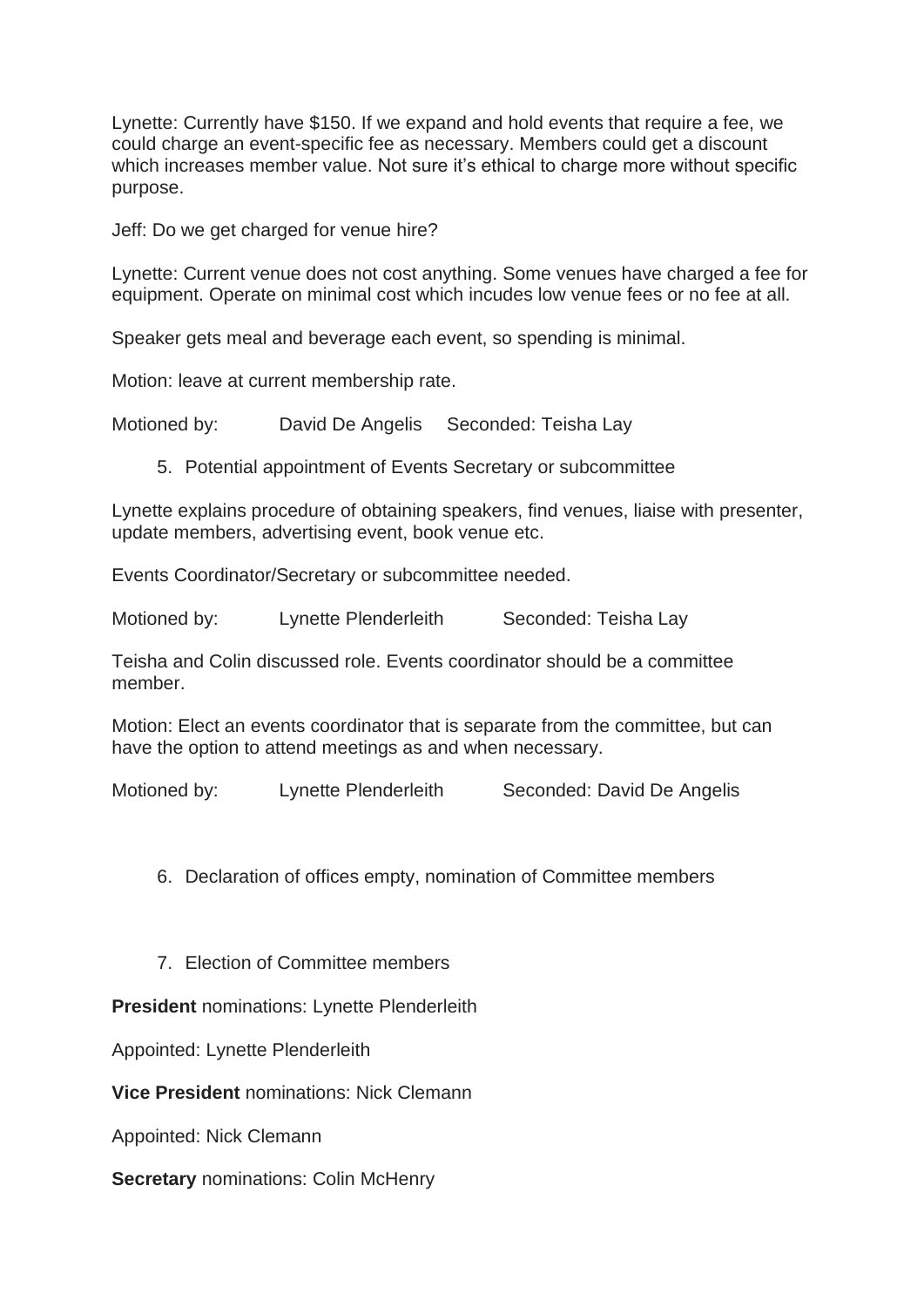Appointed: Colin McHenry

**Treasurer** nominations: David De Angelis

Appointed: David De Angelis

**Ordinary member** nominations: Steph Versteegan, Matt Clancy

Appointed: Steph Versteegan, Matt Clancy

**Events Coordinator** nominations: Teisha Lay

Appointed: Teisha Lay

8. Discussion about changing our end of financial year and therefore date of AGM.

Lynette: questions if March is an appropriate time due to the fact that it is still field season.

Jeff: A number of groups have them at the end of the year, social event. So perhaps in November/end of year?

Lynette: Perhaps, but will we achieve the same amount in terms of people away in the field

Colin: Mid-year is sensible due to less field commitments.

Outside field season (Oct-March)

David: after end of financial year to tie everything off in terms of treasury report.

Lynette: will look into legalities of holding it mid-year 2020 or 2021.

Motion: Hold future AGMs in July or August

Motioned by: David De Angelis Seconded: Lynette Plenderleith

9. Filming of presentations

Lynette: describes issues with quality and sound of presentations, particularly for regional members. Future events will be filmed and uploaded to You Tube instead of live streamed to Facebook to produce a better quality video.

10.Event locations for 2020

Lynette: Should we have a permanent venue or rotate around other venues.

Teisha: described positives of the Elgin Inn as a venue.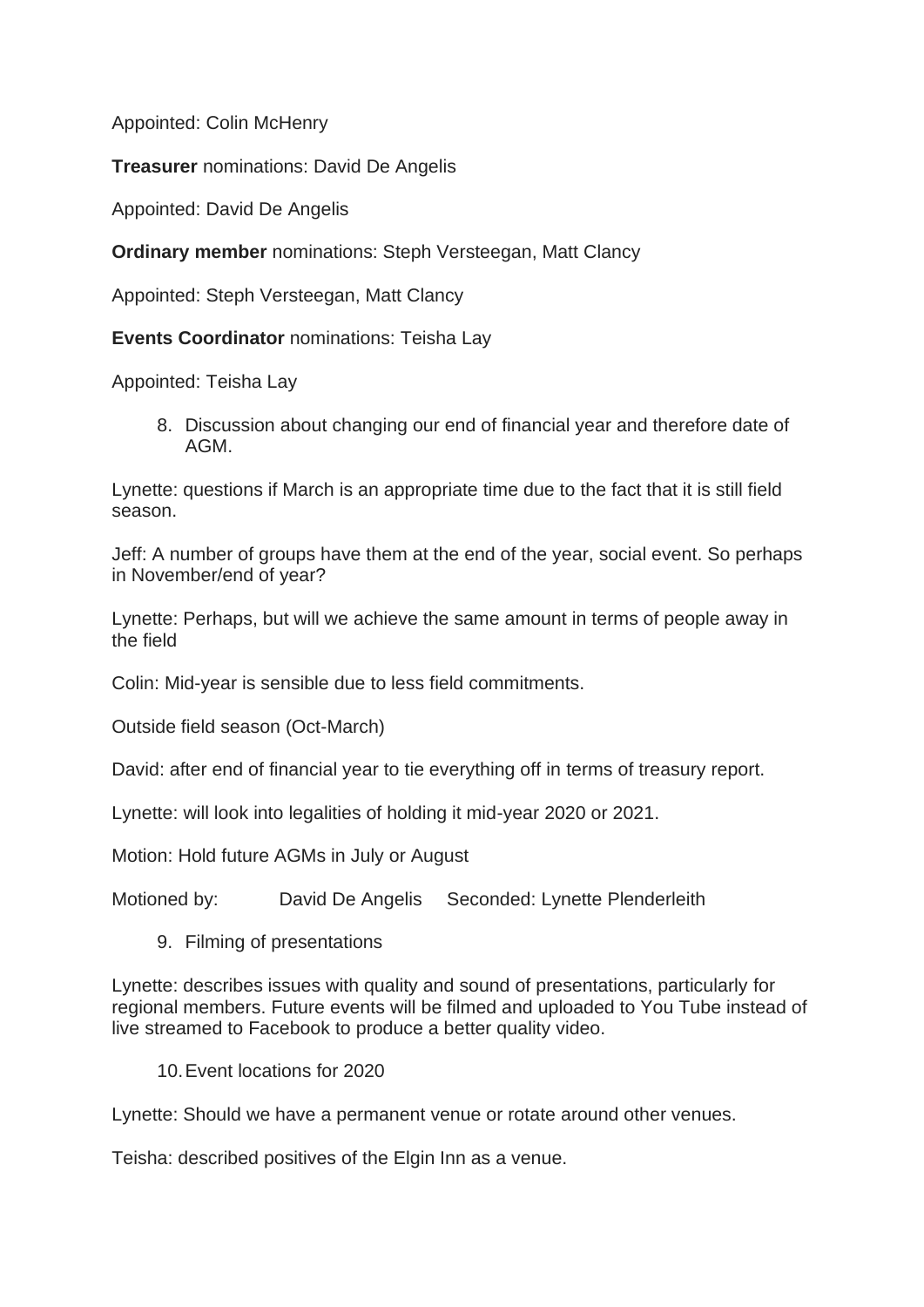Lynette: If necessary we can change the venue in committee meetings during the year for further discussion.

Motion: Elgin Inn to be adopted as "Frogs Vic base venue"

Motioned by: Teisha Lay Seconded: Colin McHenry

11.2020 activities

Lynette: proposing future talks. Discussed upcoming speakers with monthly presentations. Good opportunity for networking. Open up for other options for events.

Teisha: Field day.

Open invitation for other ideas to present to committee for future discussion.

12.AOB

Payment of speakers

Lynette: Currently we offer speakers dinner and a drink. Is that enough?

Teisha: Would that influence a membership or entry fee?

Lynette: Possibly yes. Depends on amount and if we still offer a dinner.

Colin: People already happy not to get paid. Believes that people are happy to volunteer their time. Perhaps offer accommodation or travel for interstate speakers.

Jeff: Preference for a gift. Better than a voucher. Presentation of gift after talk.

Lynette: already give a token of appreciation. Some speakers may not be able to accept gifts due to their current employment contracts.

Motion: Continue to buy dinner for quests and increase value of gift to \$20-\$30

Committee to further discuss travel and accommodation for interstate speakers.

Motioned by: Lynette Plenderleith Seconded: Teisha Lay

Value for membership

Lynette: Currently members get a vote and the opportunity to run for election to the committee, a thank you in letters and other media. Asks is that is enough?

David: More detailed newsletter to members only. Time limit on the newsletter accessed for members only vs. access to public.